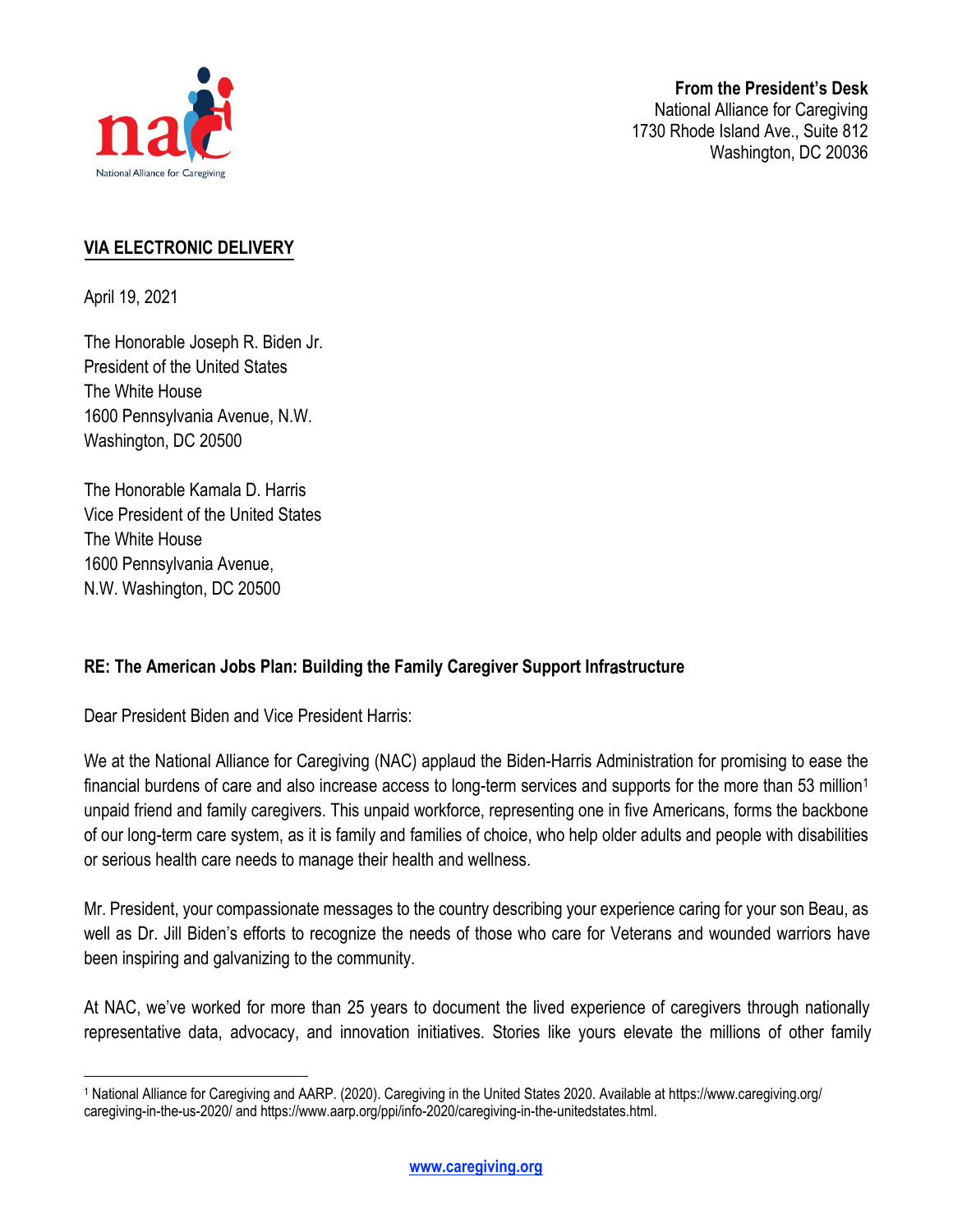members or close friends who share the experience of being at the side of those who rely on them to cope with serious and often unforeseen health conditions or life altering disability.

We know that the COVID-19 pandemic has amplified the challenges and the national awareness surrounding issues that family caregivers face today as well as prior to the pandemic. Over the course of the public health emergency, we have watched family caregivers fill gaps in care (e.g., assistance with activities of daily living, transportation, medication management and even complex medical nursing tasks) with less access to supports and services,<sup>2</sup> including the loss of child and adult day care services that enable them to work. Others have lost income as a result of economic uncertainty created by this pandemic. In communities impacted most by health and economic disparities, the pandemic's repercussions could affect the ability to provide care for generations to come.

The Biden-Harris Administration's commitment to a comprehensive national strategy for COVID-19 response driven by science, data, and public health, has given Americans a chance to more clearly envision life beyond the pandemic. Although vaccination efforts are ahead of schedule, many families will continue to live in a state of emergency.

The recently released American Jobs Plan has gone a long way to recognize this population and their critical contribution to society by stating that "families feel the financial burden of caring for aging relatives and family members with disabilities." This plan is encouraging and correctly draws to policy solutions that will improve the infrusctructure of wage-earning cargivers.

Yet please do not forget that the challenges facing the unpaid portion of this workforce – sometimes referred to as informal or family caregivers – are quite unique. On behalf of our nationwide community of caregiving partners and advocates, we call attention to the need for a robust national strategy that expands the support infrastructure to address family caregiving as a public health and economic security issue across the lifespan<sup>34</sup>.

# **About NAC**

NAC's mission is to build partnerships in research, advocacy, and innovation to make life better for family caregivers. Our work aims to support a society which values, supports, and empowers family caregivers to thrive at home, work, and life. As a 501(c)(3) charitable non-profit organization based in Washington, D.C., we represent a coalition of more than 60 non-profit, corporate, and academic organizations; nearly 40 family support researchers with expertise in pediatric to adult care to geriatric care; and more than 50 state and local advocates who support caregivers across the United States. On the international stage, NAC leads and participates in a number of global meetings on caregiving and long-term care. NAC founded the International Alliance of Carer Organizations (IACO), a global coalition that includes 16 non-governmental organizations, and continues to engage with global partners through

<sup>2</sup> Rosalynn Carter Institute for Caregiving, October 2020. Available at https://www.rosalynncarter.org/wpcontent/uploads/2020/10/Caregivers-in-Crisis-ReportOctober-2020-10-22-20.pdf

<sup>3</sup> National Alliance for Caregivng, Advocacy Collaborative, available at https://www.caregiving.org/advocacy/grassroots-advocacy/

<sup>4</sup> National Alliance for Caregiving, NAC Membership, available at https://www.caregiving.org/our-members/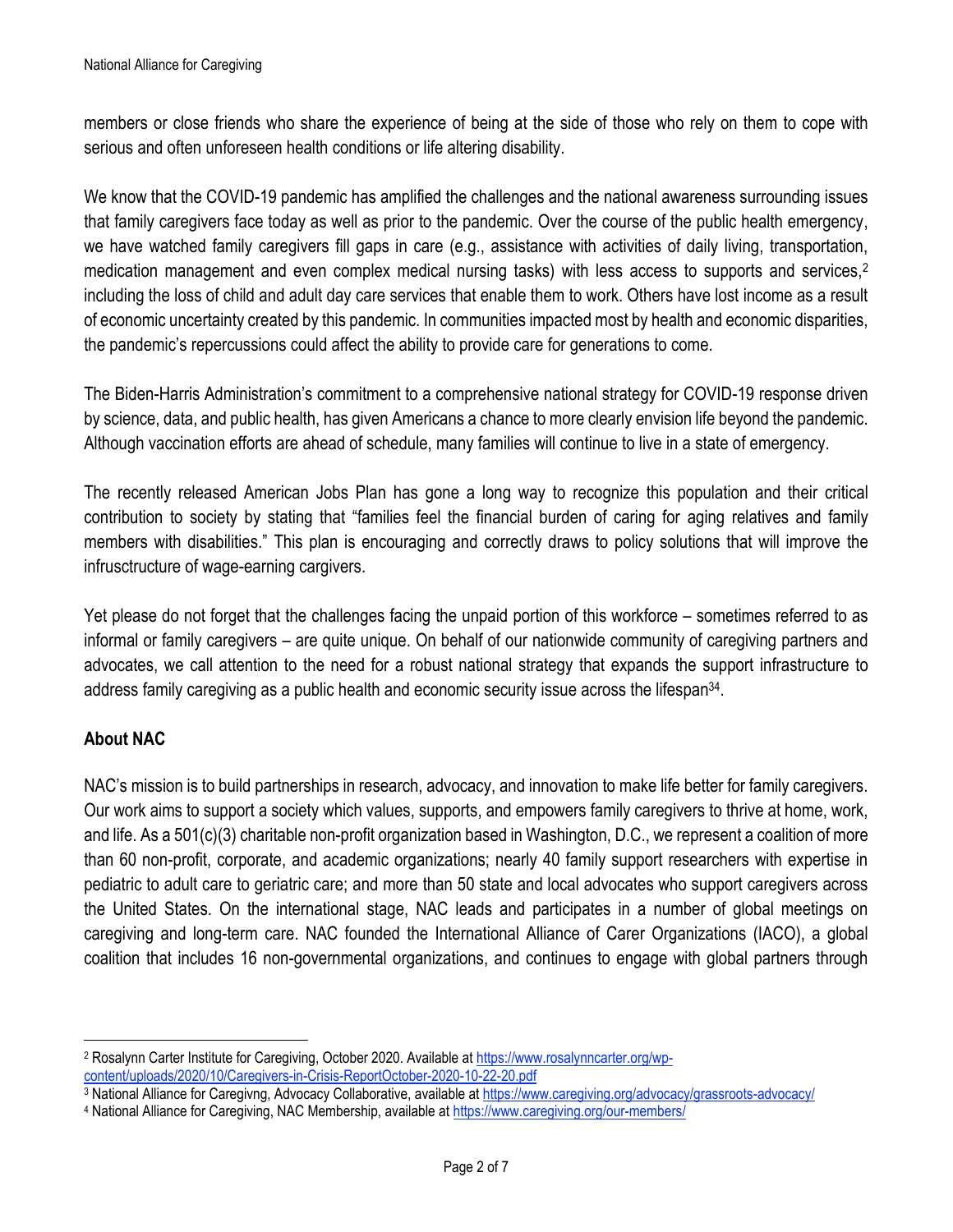multinational initiatives like Embracing Carers and in partnership with groups such as Eurocarers and the World Dementia Council.

**In this letter, please find information on the following topics, which form the foundation of NAC's policy priorities:5**

- **I. Expand Caregiver Access to Supports and Services**
- **II. Invest in Caregiver Research and Evidence-Informed Practices**
- **III. Protect the Financial Security of Caregivers**
- **IV. Include Caregivers as a Vital Member of the Health and Human Services System**
- **V. Enhance the Health and Wellness of Caregiver**

### **I. Expand Access to Supports and Services**

Family caregivers cross racial, ethnic, and socioeconomic backgrounds and require a support infrastructure that reaches those in rural and urban settings, as well as those spanning several generations. One of the biggest challenges facing family caregivers is coordinating care across siloed systems of support. According to data from NAC and AARP, a third (31 percent) of caregivers of adults in 2019 reported it was "very difficult" or "somewhat difficult" to coordinate care."

A comprehensive national strategy is needed to not only identify, but also help implement the actions that government, providers, communities and other stakeholders should take to support family caregivers and make it easier for them to navigate health and social systems of care. A robust strategy to support America's caregivers must take into consideration the best plan of action to not only reach caregivers of older adults but also those facing long-term care needs as a result of all serious conditions or disabilities. In addition to caregivers of those with Alzheimer's disease or a related dementia and people with intellectual or developmental disabilities, the national strategy should explicitly address those caring for individuals with serious illnesses, rare diseases, and those managing physical or cognitive impairment at any age.

The RAISE Family Caregiver Advisory Council, authorized under federal law in January 2018,6 convened in August 2019 and is currently at work,<sup>7</sup> developing a national caregiving strategy before its scheduled sunset in January 2022. However, the need to address the challenges facing America's family caregivers as our population ages, as fewer caregivers are available and as our health care system transitions to a more person and family-centered model will only increase and evolve with time. Coordinating support infrastructure for family caregivers across the lifespan requires ongoing focus. Likewise, ongoing alignment with existing Advisory Committees working on related issues,

<sup>&</sup>lt;sup>5</sup> National Alliance for Caregiving, NAC Core Advocacy Principles, available at https://www.caregiving.org/advocacy/.<br><sup>6</sup> Recognize, Assist, Include, Support, and Engage Family Caregivers Act of 2017, P.L. 115–119, 132 St L. 116–131, title I, §122(b), (c), 134 Stat. 248 (2020)).

<sup>7</sup> Administration for Community Living and RAISE Family Caregiving Advisory Council, "RAISE Family Caregivers Act: Progress Toward a National Strategy to Support Family Caregivers," April 2020. Available at

https://acl.gov/sites/default/files/RAISE\_SGRG/RAISE%20Family%20Caregiver%20Act\_Progress%20Report\_23%20April%202020.pdf.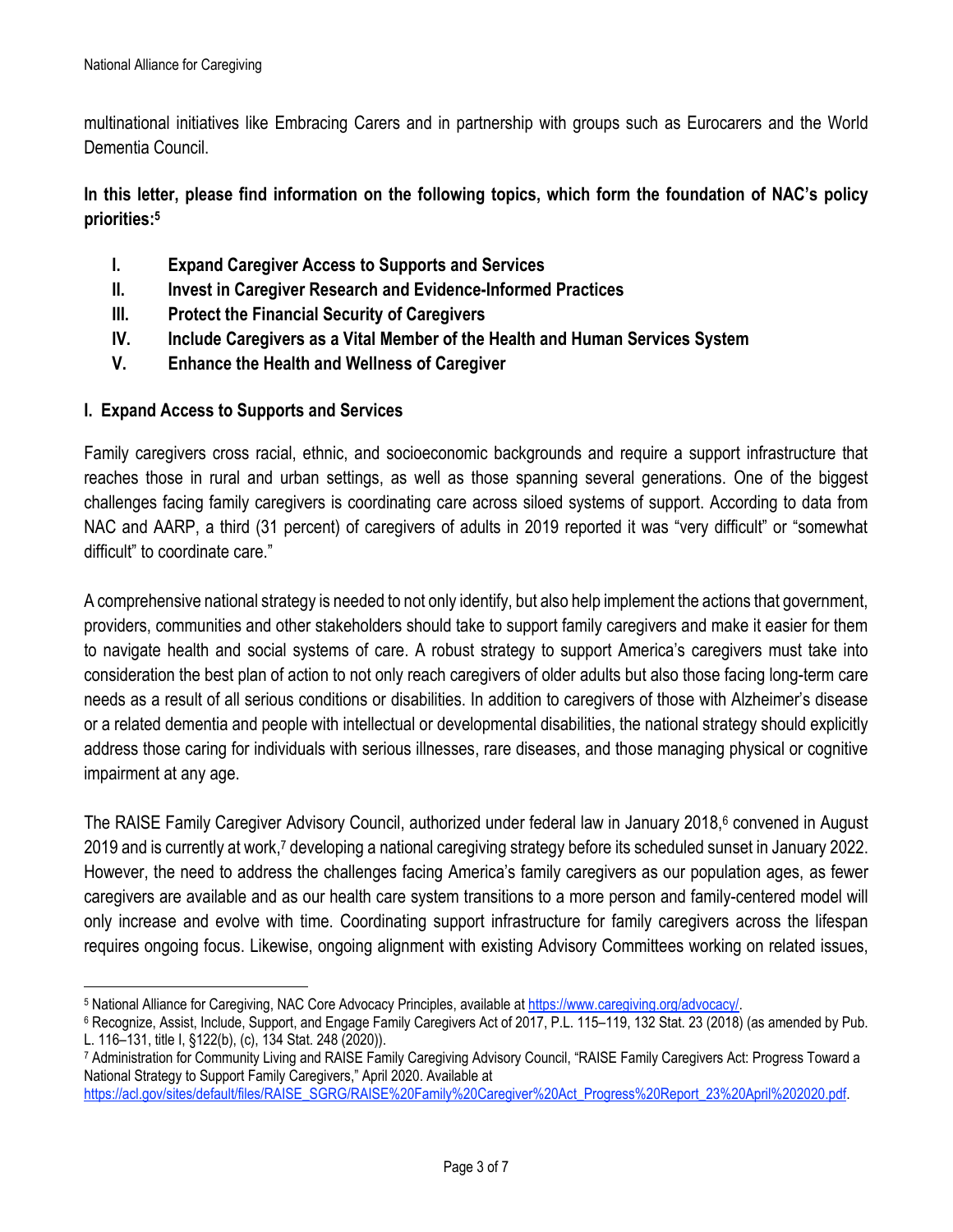notably the National Alzheimer's Project Act (NAPA) Advisory Council on Alzheimer's Research, Care, and Services and the U.S. Department of Veterans Affairs' Veterans' Family, Caregiver, and Survivor Advisory Committee is needed.

# *We call for language in the Biden Caregiving and Infrustructure Plans that includes asking Congress to provide federal funding to continue the work of the RAISE Family Caregiving Advisory Council that will allow for implementation of the National Caregiving Stragtegy.*

#### **II. Invest in Caregiver Research and Evidence-Informed Practices**

Processes to measure progress of a national caregiver infrastructure is also needed for standardized collection and dissemination of information about caregivers across the lifespan and their experiences. It is vital that family caregivers of all backgrounds are engaged stakeholders in a national research and data gathering infrastructure that documents their experiences. Research from NAC and AARP8 is derived from one of the few caregiving datasets with nationally representative data of African American, Asian American and Pacific Islander and Hispanic. More inclusive, transparent, and representative data is crucial to help remedy existing disparities and ensure more equitable delivery of health care and social supports and meaningful patient and family engagement.9

In alignment with recommendations included in the RAISE Family Caregiving Advisory Council's initial recommendations,10 as well as formal caregiving strategies adopted by several states,11 a health and human services system that adequately sustains caregivers in promoting public health must invest in evidence-informed caregiver research. To facilitate the development and delivery of programs that support caregivers and their care recipients, ongoing research and data is needed in the following areas:

- Family caregiver service and support utilization
- Potential cost-savings from caregiver interventions
- Demonstration of improved health outcomes for family caregivers
- Increased understanding of the public health implications related to caregiving activities

*We call for the language in the Biden Caregiving and Infrastructure Plans that addresses the need for federal agencies such as the FDA, CDC and NIH to do more robust research and data collection analyzing services that are provided to caregivers to ensure data is representative of our diverse population and ensure services are person-and family centered.* 

<sup>8</sup> See note 1.

<sup>9</sup> See C. Grace Whiting, No More "One Size Fits All" Research, June 29, 2020. Available at https://www.caregiving.org/no-more-one-size-

fits-all-research/.<br><sup>10</sup> Administration for Community Living, Family Caregiving Advisory Council Final Recommendations, Nov. 18, 2020. Available at<br>https://acl.gov/sites/default/files/RAISE\_SGRG/RAISE%20RECOMMENDATIONS%20F

<sup>11</sup> See National Alliance for Caregiving, From Momentum to Movement: Developing a Unified Strategy to Support Family Caregivers Across the Lifespan, Feb. 2021. Available at https://www.caregiving.org/wp-content/uploads/2021/02/NAC\_50state-Strategy\_Report\_NAC-FINAL\_02\_2021.pdf.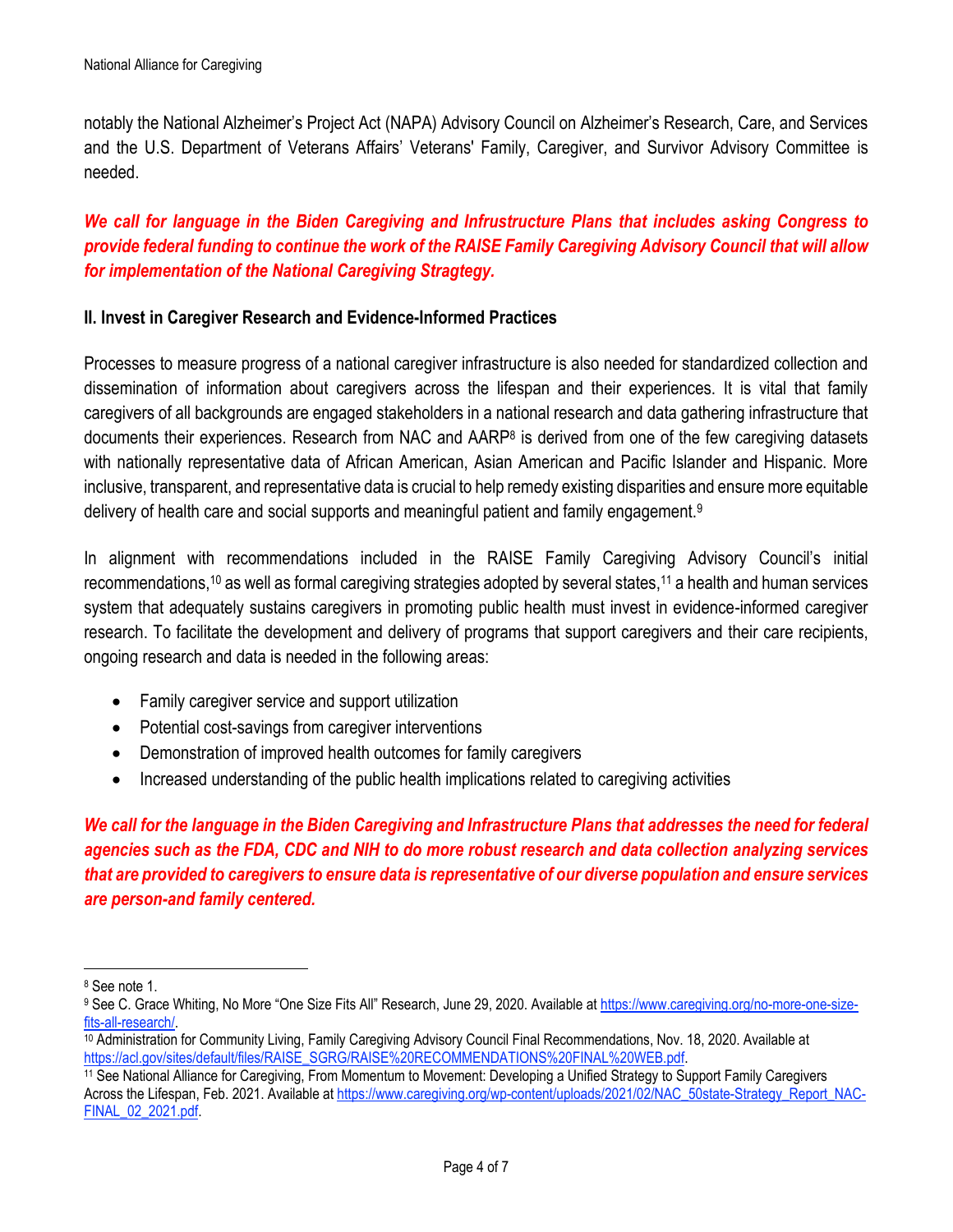## **III**. **Protect the Financial Security of Caregivers**

As the Biden-Harris Administration has acknowledged, caregiving can have substantial financial consequences for the individual providing care. The economic effects of family caregiving can result in financial strain with substantial short- and long-term financial consequences across demographic groups. Data from AARP shows that 78 percent of caregivers incur out-of-pocket expenses related to caregiving.12 Family caregivers may cover these out-of-pocket expenses, which averages \$7,000 to \$9,000 per year, by incurring more debt or diminishing or exhausting short- or long-term savings.

At the same time, caregiving may impact their capacity to work, potentially resulting in lost income and lost credit toward Social Security retirement benefits. About half of caregivers have experienced at least one financial impact as a result of caregiving and over one-third of caregivers have two or more financial impacts, such as stopping or exhausting short- or long-term savings or taking on more debt. When caregivers experience work-related impacts, they more often face financial impacts and are twice as likely to report high financial strain (35 percent). Our research shows that while the majority of caregivers are employed, working caregivers face challenges such as coming into work late or leaving early, reducing their hours, or potentially leaving the workforce altogether. We also know that the majority of working caregivers are living off of hourly wages. We applaud the Biden-Harris Administration for recognizing the need for Social Security credits and tax credits for caregivers. However, the need for workplace and wage protections is crutial for the financial security of family caregivers.

# *We call on the Biden Caregiver and Infrustructure Plans to include language recognizing the need for paid family leave to ensure those who take time off of work to care for someone with a serious health condition are not excluded from a national policy on paid family and medical leave.*

#### **IV. Include Caregivers as a Vital Member of the Health and Human Services System**

Caregivers most commonly want information about keeping their recipient safe at home, managing their own stress and help figuring out forms, paperwork, and eligibility for service. Fewer than 3 in 10 say a health care provider, such as a doctor, nurse, or social worker, has asked about what was needed to provide care and just 13 percent say a health care provider has asked what they need to care for themselves. By creating the National Family Caregiver Support Program (NFCSP), Congress explicitly recognized the important role that family caregivers occupy in our nation's long-term services and supports system. However, only about 700,000 caregivers in FY 2014 (the most recent year for which service data is available) received services through the NFCSP. Although this is a very small fraction of the caregivers in need of support, these services helped them to better manage caregiving responsibilities while ensuring their loved ones remained in the community for as long as possible. According the data collected by the Admistration for Community Living, 74 percent of caregivers of program clients report that services enabled them to provide care longer than would have been possible otherwise, 88 percent of caregivers reported that services

<sup>12</sup> Rainville, Chuck, et al. Family Caregivers Cost Survey: What They Spend & What They Sacrifice: Family Caregiving and Out-of-Pocket Costs: 2016 Report. AARP. November 2016. Available at: https://www.aarp.org/content/ dam/aarp/research/surveys\_statistics/ltc/2016/ family-caregiving-costs.doi.10.26419- 2Fres.00138.001.pdf.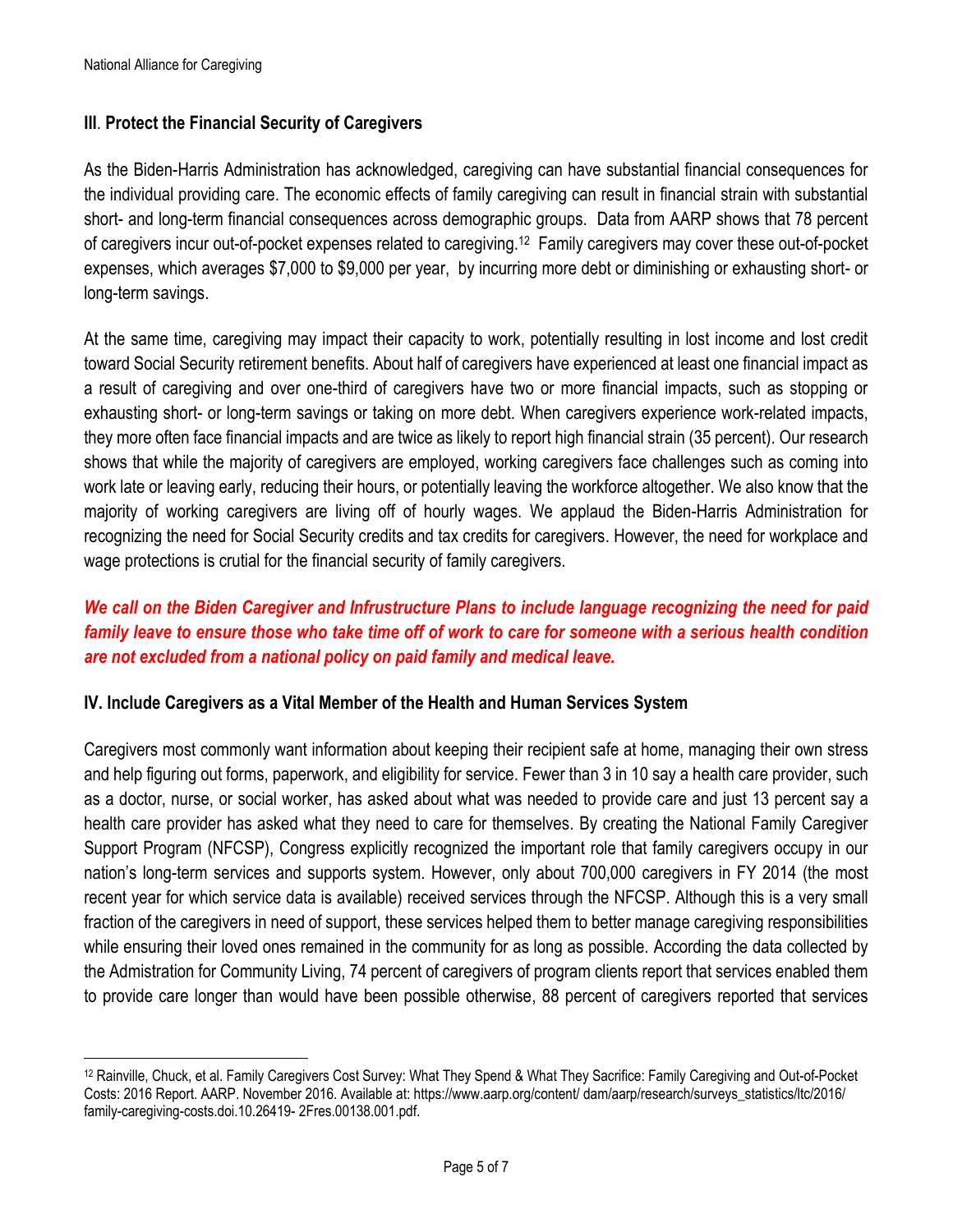helped them to be a better caregiver; and nearly 62 percent of caregivers indicated that without the services they received, the care recipient would be living in a nursing home.

We applaud that President Biden's plan will expand access to home and community-based services (HCBS) and extend the longstanding Money Follows the Person program. However, services offered through HCBS Waivers has always been "optional," not "mandatory," which means that states are allowed to put limits on how many services they offer, who can get the services, and what kind of services are available. The effect has been a long waiting list for community-based services in many states and many other barriers to people getting the supports they need to live and participate in the community.

*We call for language in the Biden Caregiving and Infrastructure Plans to ask Congress to make the additional \$145,000,000 provided to the National Family Caregiver Support Program in the American Rescue Plan as permanent funding so that states are more equipped to assess the needs of caregivers across all health and home and community-based service entry-points and enable family-centered care coordination and service delivery.*

*We also call for language in the Biden Insfrustructure Plan asking Congress to make HCBS a mandatory service under Medicaid along with an expansion of "consumer-directed care" (sometimes referred to "selfdirected services" and "participant direction") to be available through HCBS Medicaid waivers.*

#### **V. Enhance the Health and Wellness of Caregivers**

Our data shows that caregiver self-rated health has declined during the past five years. We also know that nearly 4 in 10 caregivers feel having respite services (where someone provided care to the recipient to give the caregiver a break) would be helpful. Unfortunately, only 14 percent of caregivers report having used respite services. In addition to critical medical and nursing tasks and ADL's, caregivers also are performing instrumental activites of daily living (IADL's) such as providing transportation, grocery or other shopping, housework, and preparing meals. Some of these non-medical tasks can be performed by trained volunteers as another form of respite, allowing family caregivers to focus on their own health and wellness and balancing and managing work and family responsibities.

Considering there are critical shortages in the direct care workforce as the number of older adults and persons with disabilities needing assistance continues to grow, volunteers can be an important resource in communities to assist family caregivers, older adults and persons with disabilities needing assistance. With proper training and support, volunteers can provide assistance such as respite and other non-medical forms of assistance. Not only can their presence offset some of the effects of a limited workforce, volunteering can have important benefits for both the volunteers and the people they are assisting. We applaud the references in the Biden Caregiving Plan that encourage the expansion of respite services. By expanding the types of services caregiving offered in the support infrastructure, more respite providers will be available to step in allowing the family caregiver to avoid burnout.